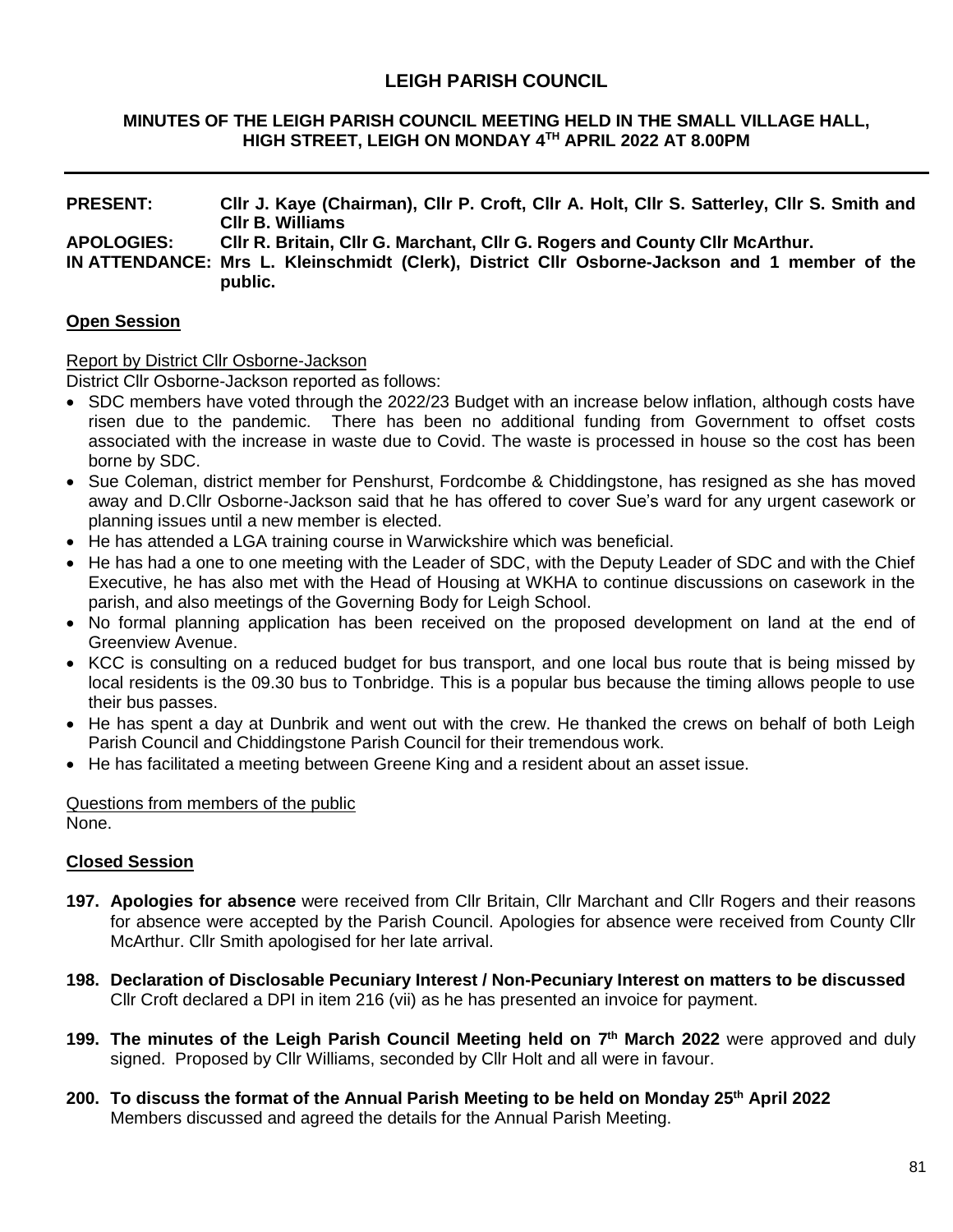## **201. To discuss the crisis in Ukraine and how residents can access help and information**

The following websites may be useful for residents in order to find the up-to-date information: www.gov.uk/government/news/ukraine-what-you-can-do-to-help www.kent.gov.uk/leisure-and-community/support-for-ukrainian-nationals www.sevenoaks.gov.uk/info/20069149/support for ukraine

Clerk to put these links on the website. Cllr Kaye reported that he knows of one Leigh resident who has offered accommodation under the Home for Ukraine scheme.

## **202. To review and update Risk Assessment**

Members discussed and reviewed the Risk Assessment.

## **203. Planning**

- i. To consider applications received
	- SE/22/00130/HOUSE: 22 Barnetts Road, Leigh TN11 8QH part single, part two storey rear extension and internal alterations. Amended application to show revised elevation, floor plans and section. The Parish Council's previous comments were: "Leigh Parish Council would like to bring the following two issues to the attention of the planning officer:

i. the property has already been extended over 50% of the original and this proposal will create an even larger footprint, and

ii. the neighbours at No.21 Barnetts Road will be negatively impacted by the proposal due to loss of light and overbearing bulk/scale.

We would recommend that the planning officer visits the neighbour to consider the impact that this proposal will have."

The new application has replaced the flat roof with a pitched roof. Members were concerned that this will reduce light for the neighbours and create an even greater overbearing bulk and scale. Clerk to reiterate previous comments and express additional concern.

- ii. To report SDC planning application decisions:
	- SE/22/00026/CONVAR: Sevton Farm, Powder Mill Lane, Leigh variation of condition 13 (landscaping) of 20/02892/FUL to alter the specification for the hedge. Application approved.
	- SE/22/00222/WTPO: The Old Burial Ground, Leigh Various Works To Trees:
		- T1 Field maple Raise the canopy to 3m.
		- T3 Cryptomeria japonica (Japanese cedar) Fell.
		- T4 Yew Raise canopy to 3m. Reduce lateral growth by 1.0m.
		- T13 Yew Remove 4 lowest limbs.

Consent is not required before carrying out the proposed works to the Laurels as these are shrubs and so are exempt from the TPO and conservation area legislation.

- SE/22/00131/HOUSE: Ivy Cottage, The Green, Leigh two storey side extension. Application approved.
- SE/21/03316/HOUSE: Applebys Barn, Tonbridge Road, Chiddingstone Causeway alterations to fenestration to the north and east elevations and extension of screen boundary wall. Application approved.
- SE/22/00187/FUL: Hawthorns, Egg Pie Lane, Weald demolish existing 5 bedroom detached house and a detached garage. Replace it with a 4 bedroom detached house and a detached garage, within a 50% increase in floor area over a part cellar basement. Application refused. Reason: There is insufficient information to demonstrate how protected species will be suitably protected by the development and there is potential harm to European protected species (bats) from the proposed demolition of the existing dwelling on site. As a result the proposed development would fail to conserve biodiversity in accordance with both policy SP11 of the Sevenoaks Core Strategy, and against national guidance (the biodiversity and geological conservation circular 06/2005).
- SE/22/00403/LBCALT: 2 Fleur De Lys Cottages High Street Leigh removal and replacement of metal casement windows to front and side elevations. Application withdrawn.
- SE/21/04107/FUL: 4 The Green Lane, Leigh part demolition and alterations to existing Police House.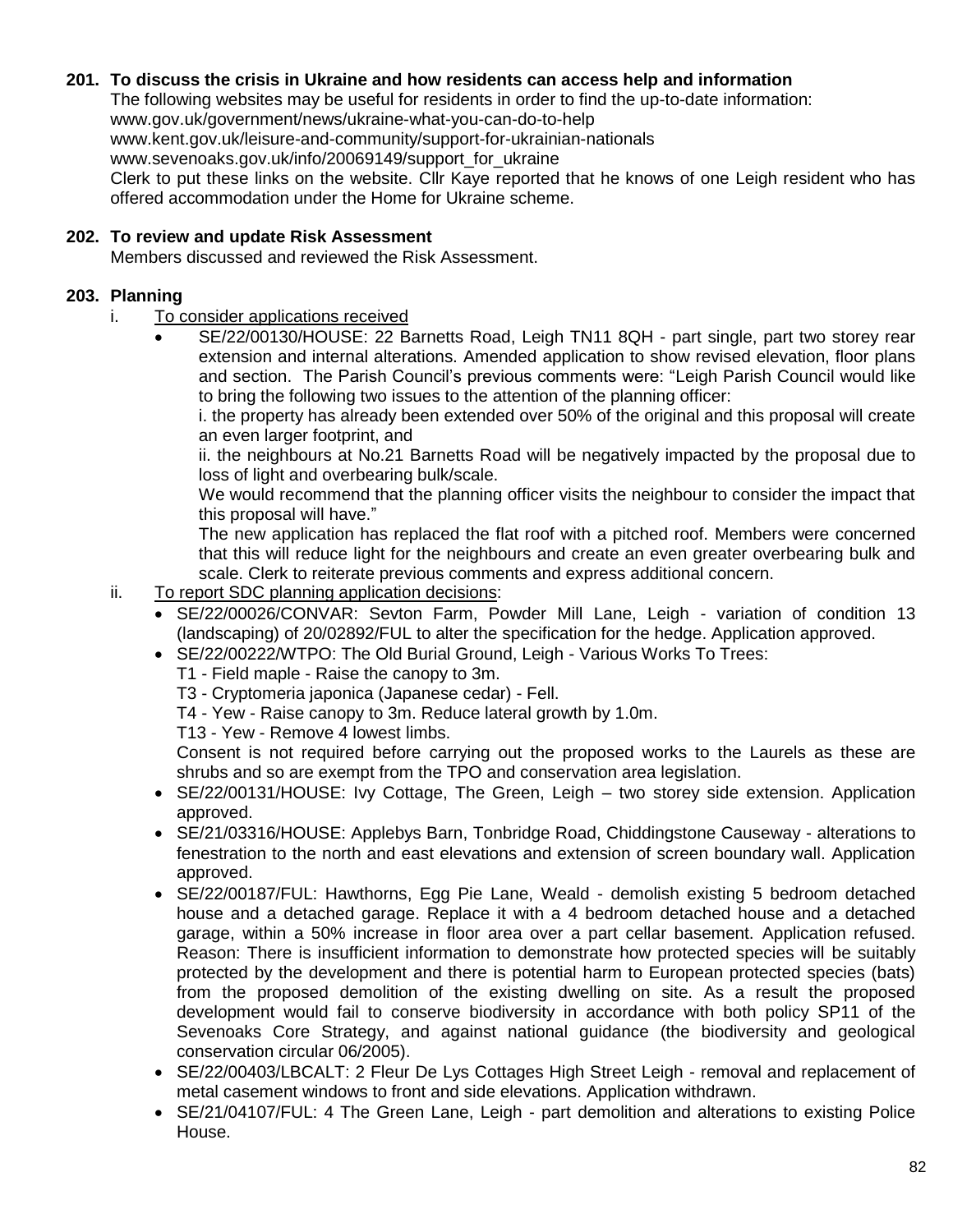Demolition of existing garage, conversion of the former Police Office to garage with pitched roof and change of use for the formation of a new residential curtilage. Erection of one additional detached dwelling, alterations to vehicular access and alterations to fenestration. Application approved.

- SE/22/00281/HOUSE: Ramhurst Oast, Powder Mill Lane, Leigh rear infill extension, side first floor extension, front infill extension to convert car port into habitable room, relocation of front entrance door and hallway, conversion and front extension to existing garage to create ancillary accommodation. Application approved.
- SE/22/00309/HOUSE: Park Cottage, High Street, Leigh single storey side extension to house. Application approved.

#### **204. The Green**

i. To discuss the request by Leigh Village Horticultural Society to use The Green for their Summer Show on Saturday 3<sup>rd</sup> September

Members approved this request.

- ii. To hear update regarding the maintenance contract and seeding project on The Green The Clerk reported that Ian Bishop is very close to agreeing the specification for this year's contract with Landscape Services. The seeding project should start next week, weather permitting.
- iii. To hear update regarding the ACRK Coffee Caravan project on The Green The Clerk reported that the Coffee Caravan will to visit Leigh on Friday 29th April, Friday 27th May, Friday 24th June, Friday 19th August, Friday 16th September, Friday 14th October from 10.30am to 12.30 pm.
- iv. Outdoor exercise classes on The Green

The Clerk reported that SDC has funding for a bootcamp outdoor exercise class on The Green, this will be an all-year-round activity with the first 30 weeks being free of charge for the participant, then people will become members of the organisation to continue. It's being run through Our Parks www.ourparks.org. Members were concerned about the potential damage to The Green. Clerk to obtain more information regarding actual dates and times of the programme.

v. Fun Fair 2022

Cllr Kaye reported that three emails have been received from residents asking why the fun fair's request to visit this year was refused without apparent consultation with the public. Cllr Kaye said that the Clerk has given a response to all three people giving the reasons for the Parish Council's decision and also stating that the matter was on the agenda for the March Parish Council meeting, and the agendas are on the website and noticeboards. All residents are encouraged to give their views on any item under discussion to the Clerk in advance and attend Parish Council meetings in order to address members.

#### **205. To discuss parish defibrillators**

The Clerk reported that she has today heard back from Chris Bellis, the First Responder. The Charcott battery and pads need replacing and the pads for the Forstall defibrillator and the Village Hall defibrillator are also just out of date. The First Responder has agreed to provide a price for these replacement items as there is a huge backlog of orders and a shortage of stock. The Clerk reported that the defibrillator at Powder Mills is delayed because the 1811 management committee are trying to take ownership of the land for the defibrillator.

Cllr Smith jointed the meeting at 8.49pm.

#### **206. Highways**

- Scabharbour Road: improvements to the road surface of Scabharbour Road, Sevenoaks Weald between the junctions of Morleys Road and Philpots Lane. These works started on the 28<sup>th</sup> March and should take 5 days to complete, between the hours of 9.30am and 3.30pm.
- Lower Green: will be closed from 1<sup>st</sup> April 2022 for up to 4 days under the railway bridge. The alternative route is via Penshurst Road – Rogues Hill – Haysden Lane. This is to enable urgent improvement works to be carried out by KCC due to dangerous flooding.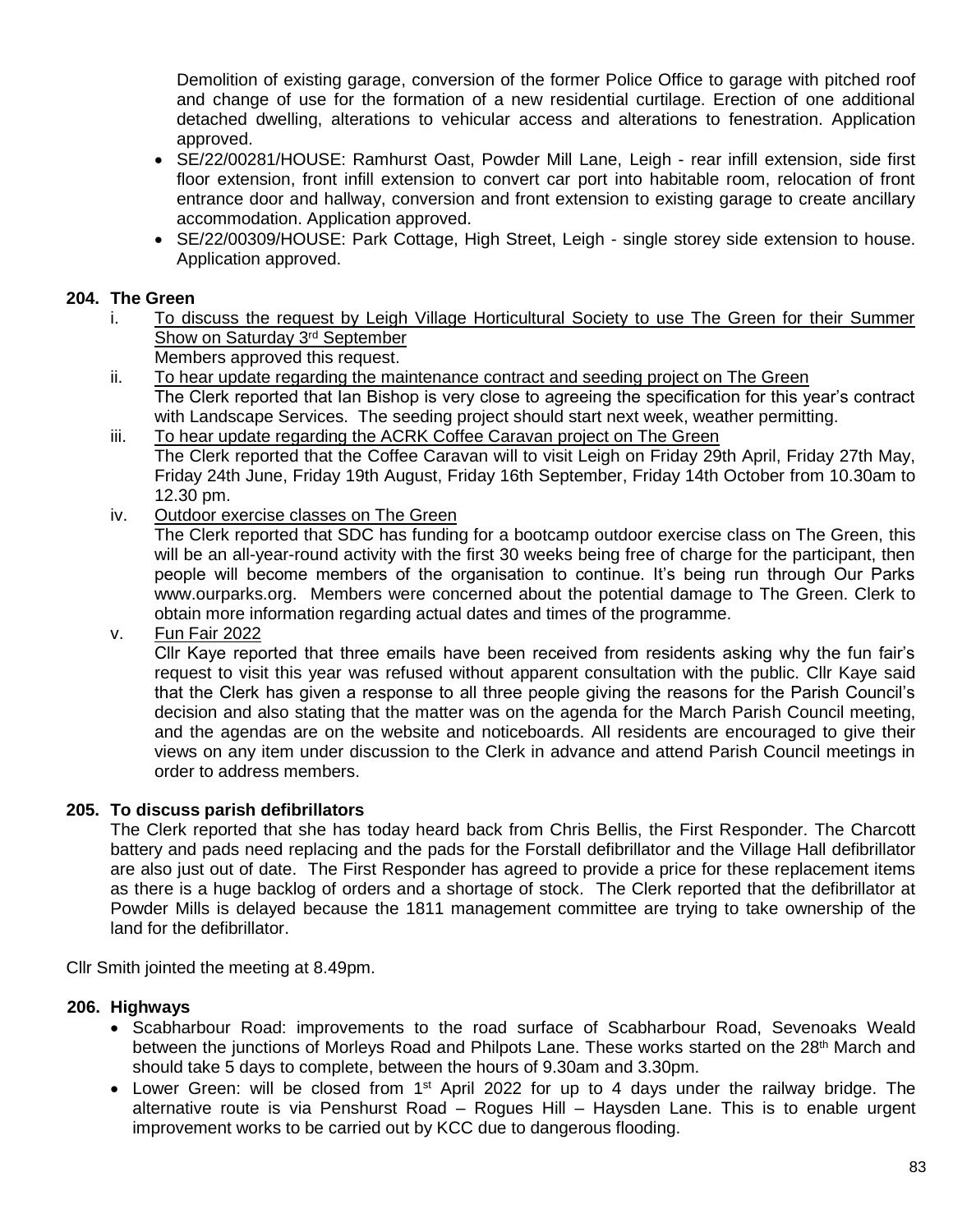#### **207. Powder Mills**

The Clerk reported that she has emailed the management company but the signs are still in place. The Clerk has chased for a response.

#### **208. Charcott**

The Clerk reported that she has asked the agent for the Redleaf Trust for an update on the proposed car park and for the Trust's view on planings to be laid at the side of the road on the access to Charcott.

#### **209. Aged Persons Dwellings**

The Clerk reported that she has had to call a plumber out to No.1 The Bungalows to look at the toilet system, and has arranged for a British Gas engineer as the hot water system faulty too.

### **210. Affordable Housing**

Members agreed to ask ERHA to re-open discussions with the landowner on the Moorden site as no other site appears to be available.

### **211. Aviation**

The Clerk reported that the Parish Council submitted a response to the CAA's Airspace Modernisation Strategy saying that it supported the AEF consultation response.

### **212. To discuss correspondence received**

The Clerk reported that the list of correspondence received has been circulated, and drew members' attention to the following:

- i. Item 2: Email from Holly Harris, Environmental Health, SDC regarding the draft Air Quality Action Plan and survey. See www.sevenoaks.gov.uk/airquality.
- ii. Item 5: Email from resident about cars parking on the double yellow lines near the junction with The Green at the school. Clerk has reported this to Kent Police and District Cllr Osborne-Jackson has reported to SDC who will patrol and take the necessary action. Adrian Rowbothom at SDC said that his parking enforcement officers do travel around to schools to check that people are not parking inappropriately and the enforcement team are aware of the Leigh situation and will visit and closely monitor the situation to ensure it is resolved.
- iii. Item 6: KCC: Public consultation on the proposed Tree Establishment Strategy for the county, which includes targets for increased trees and extended tree canopy and the principles that should underpin any tree establishment. The Strategy also outlines what objectives they want to deliver by extending tree cover in Kent and delivering Plan Tree. See www.kent.gov.uk/plantree.
- iv. Item 8: GACC: thank you email for grant of £500.
- v. Item 9: Leigh in Bloom: thank you email for pledged grant towards gravel area.
- vi. Item 11: The Environment Agency: "Over recent months we have been working hard to finalise our planning application for the Hildenborough embankment aspect of the scheme. We submitted our planning application to Tonbridge and Malling Borough Council at the end of February 2022. For the expansion of the Leigh Flood Storage Area, we received planning permission for this work in January 2021 and expect to appoint contractors in spring 2022. We will begin preparatory works for the expansion this year, with the works to the first gate taking place summer 2023."
- vii. Item 13: Response received from Leanne Flux, Practice Manager at the Hildenborough & Tonbridge Medical Group: "The Hildenborough and Tonbridge Medical Group Partners recognise the uncertainty and inconvenience that the present cessation of surgeries at Leigh Village Hall causes to our patients. Covid infection rates remain very high and we are doing everything possible to provide Primary Care Services, as best we can, with the ongoing large number of staff absences due to ill health and positive Covid tests. The safety of our patients, a significant proportion of which are vulnerable and at higher risk from Covid, remains paramount. In our large main surgery buildings infection control with distancing, face mask wearing and ventilation remains a very real challenge. The difficulties of providing a safe service seeing patients at Leigh Village Hall with our present constraints are not possible to meet. It will still be many months before we have a clearer picture about the ongoing risks and trends with Covid and how we can address them." Clerk to ask the practice to keep in touch.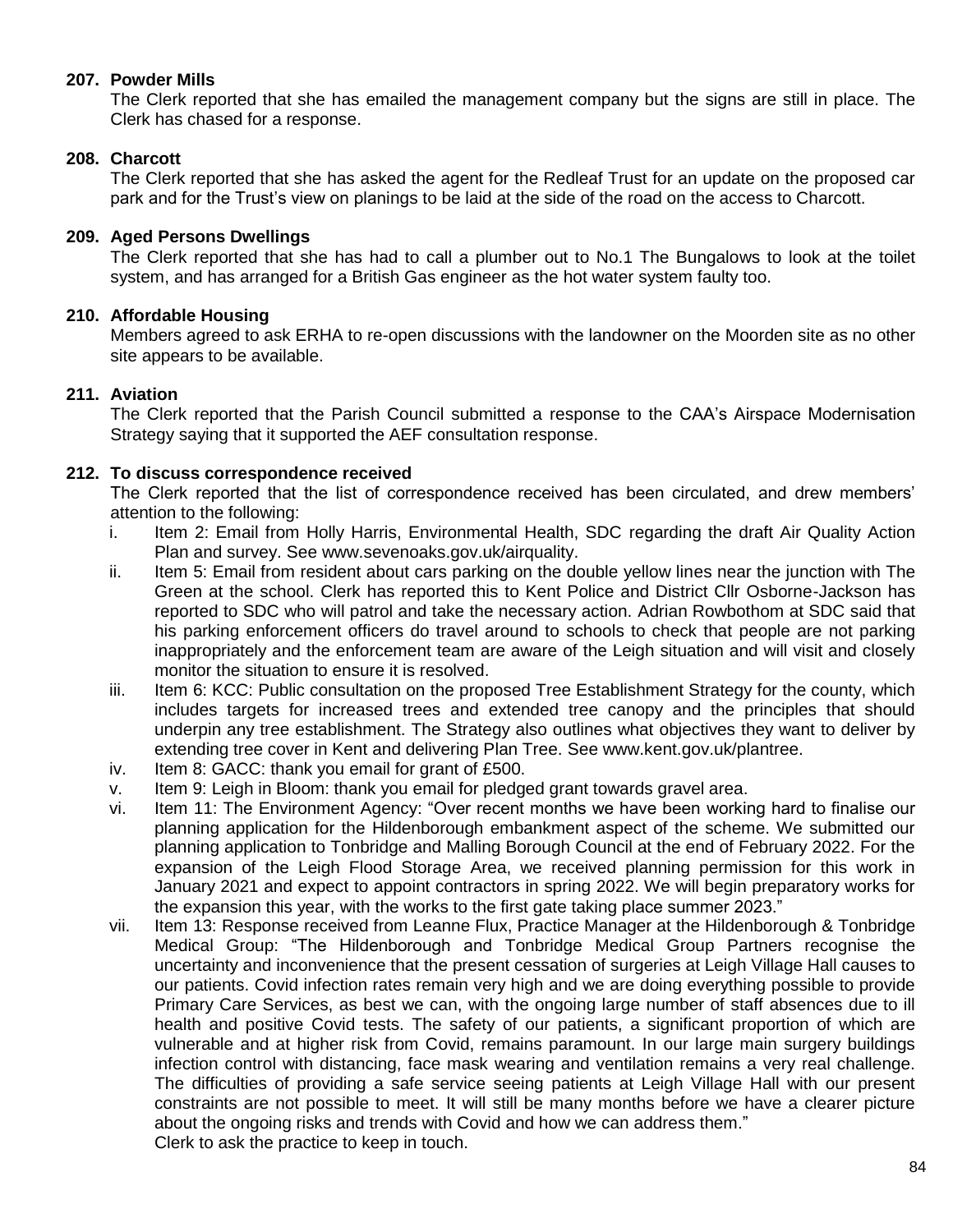- viii. Item 15: KALC: online events via zoom:
	- Advanced Planning Topics event on Saturday 23rd April 10am to 1pm £50 + VAT
	- The Dynamic Councillor on Thursday 28th April 6pm to 8pm £50 + VAT
	- $\bullet$  Data Protection for Councillors on Thursday 5th May 1pm to 3pm: £35 + VAT
- ix. Item 17: SDC: Easter refuse collections following the Easter bank holidays, there will be changes to rubbish, recycling, garden and commercial waste collection days across the District. Revised collection days are: Good Friday,  $15<sup>th</sup>$  April – this collection will take place the next day, Saturday  $16<sup>th</sup>$  April. Easter Monday,  $18<sup>th</sup>$  April – all collections this week will be one day later than usual until Saturday 23<sup>rd</sup> April.

# **213. To discuss the Queen's Platinum Jubilee 2nd to 5th June 2022 and approve associated costs**

- i. The following was agreed with regards to the Thursday Jubilee event:
	- The Pizza van, Thai food van, fish & chip van and ice cream van will attend from 6pm to 9pm.
	- The beacon will be lit as close to 9.45pm as possible
	- Leigh Ladies Choir will perform at 7.30pm
	- Peter Croft's band will perform after the Leigh Ladies Choir
	- Clerk to investigate another local band if Peter Croft's band is unavailable
	- Vicki at RBL Club will sell drinks from 6pm to 10pm, and will submit TEN application.
	- Cllr Holt will ask local designer to prepare advertising material to cover all events.
	- Cllr Satterley undertook to print banners
	- Clerk to advertise on website and social media.
	- Cllr Holt to ask the school whether it is possible to borrow the staging.
	- The Parish Council's public liability insurance will cover the event up to 1000 people if it is solely run the Parish Council. The beacon that is a basket type on a pole is covered so long as there is a risk assessment to ensure that the public are kept at a safe distance and buildings will not be damaged.
	- Clerk to purchase 100m of Union Flag bunting at a cost of £85.50  $+$  shared delivery cost and VAT.

The other weekend events are as follows:

- There will be a Derby Day in the Hall on the Saturday
- There will be an event run by the school PTA on the Sunday, this will need to be covered by the school's public liability insurance policy and risk assessment.
- ii. The Historical Society's request for a tree at the end of Well Close was discussed, in particular the Horticultural Society's suggestion of a White Beam tree, which members supported.
- iii. Cllr Kaye reported that Chris Rowley has asked whether it would be possible to plant three trees on The Green in front of Porcupine House and one tree on The Green. Members did not approve these requests as members feel that there are enough trees on The Green and the area in front of Porcupine House is looking very good now with the daffodils growing.

#### **214. Leigh Easter and Summer Family Fun Play Events**

The Clerk reported that the circus skills and giant bubble entertainer has been booked. Jessica's Hall has been booked for the Easter event and for use of the toilets at the summer event. David Bennie is providing refreshments and his toy stand. There will be children's yoga at the Easter event. Easter: Friday 8<sup>th</sup> April 10am to 2pm. Summer: Friday 12<sup>th</sup> August 2pm to 5pm.

**215. To discuss the Rural Swathe and Visibility Cutting Contract 2022** The Clerk reported that KCC has agreed to do two full swathe cuts across the county, but she is waiting to hear from them as to KCC's contribution to the cluster in 2022/23 and from the contractor as to whether

The member of the public left the meeting at 9.30pm.

they can do it and the cost for this year.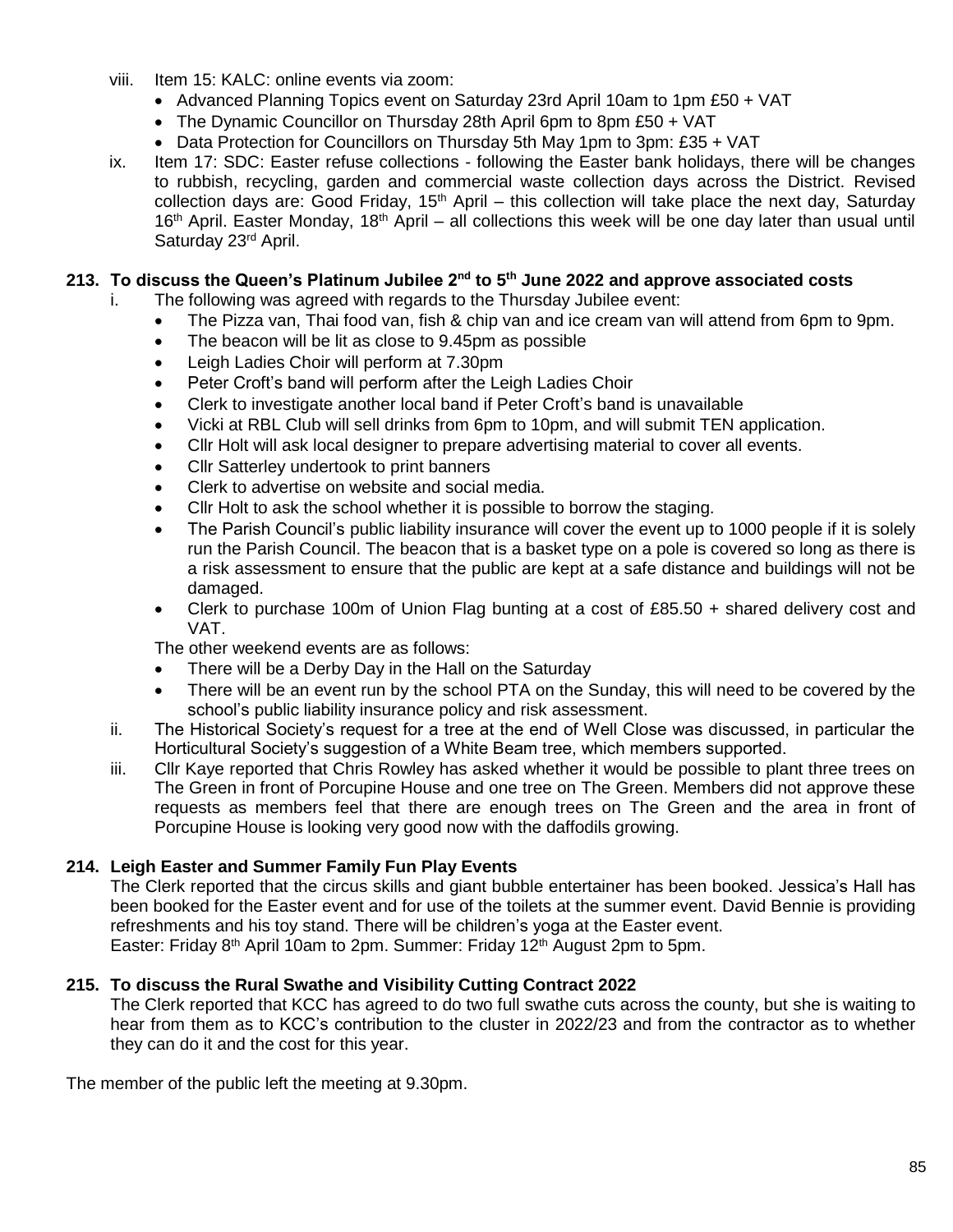## **216. Finance:**

- i. To approve NALC pay scales effective from  $1<sup>st</sup>$  April 2021
	- Cllr Kaye reported that he has carried out a review of the Clerk's role and job description and found that the Clerk should be on a different spinal column point in LC2 rather than the existing spinal column point in LC1. He undertook to send out the details by email and members agreed to make a decision before the next meeting via email. In addition, the National Joint Council for Local Government Services has reached agreement on the rates of pay from 1<sup>st</sup> April 2021. The Clerk's current hourly rate has increased by 22p per hour. This will be backdated to  $1<sup>st</sup>$  April and paid at the May Parish Council meeting.
- ii. To discuss the application for grant from Leigh in Bloom for Jubilee plants
	- The Clerk reported as follows:
	- i. The Leigh in Bloom team has asked for a contribution towards the cost of Jubilee plants for the planters. There are eleven planters in the village. Members agreed to pledge £220 to this project.
	- ii. The Leigh in Bloom team want the circular seat around the oak tree by the Forstall looked at again. Clerk to ask Weld Done to take a look.
	- iii. The post for the village sign is rotting in places and needs some attention. Clerk to look.
- iii. To hear update regarding the Welcome Back Fund and approve associated costs The Clerk reported that the compost cost for Leigh is £115.33 which Chiddingstone Parish Council has paid and Leigh Parish Council can reimburse. Members agreed to both the cost of the compost and the cost of planting yellow and blue flowers to show support for Ukraine, then the troughs will be re-planted with perennials for the Jubilee. Members agreed to locate these new planters on The Green near the benches.
- iv. To approve membership renewal to Action with Communities in Rural Kent: £90 Members approved this membership renewal.
- v. To approve membership renewal to CPRE: £36 Members approved this membership renewal.
- vi. To approve membership renewal to Local Councils Update: £100 Members approved this membership renewal.
- vii To approve list of payments Cllr Satterley proposed that the list of payments be approved. This was seconded by Cllr Smith and all were in favour. Cllr Kaye and Cllr Britain to authorise the online payments.

## **217. Items for reporting or inclusion in future agenda**

Cllr Satterley said that the Village Halls AGM is on  $26<sup>th</sup>$  April if anyone would like to attend.

### **The Annual Parish Meeting will be on Monday 25th April 2022 in the Small Village Hall at 8.00pm. The Annual Parish Council Meeting on Tuesday 3 rd May 2022 in the Small Village Hall at 8.00pm**

The meeting closed at 9.40pm

Signed ………………………………………

Date ……………………………..............